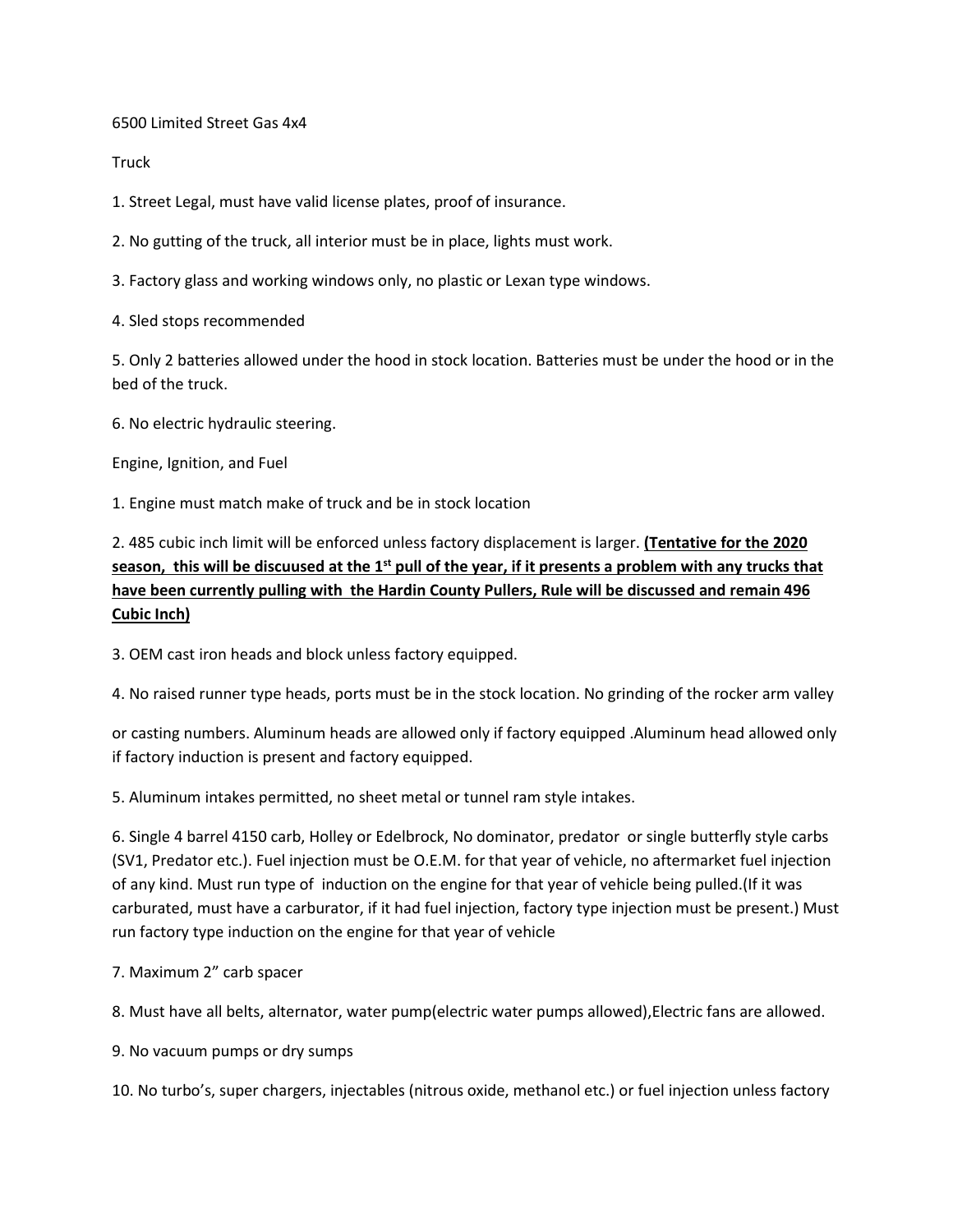equipped for that truck.

11. Headers permitted, must exit down and back and exit behind back of cab

12. May run stock style distributor and ignition, aftermarket distributor and multi spark boxes ok(ex. Msd6al), rev limiters permitted. No crank triggers

13. Pump GAS or race gas only. No alcohol or nitromethane.

14. Fuel tanks must be in the stock location or in the bed. Fuel cells permitted.

Chassis and Driveline

1. OEM chassis 1 ton or less. Frame must match make of truck body. No tube chassis.

2. 1 ton or less driveline, must have U joint shields covering all U joints. The only exception to this would

be the front driveshaft on transfer case output yoke if it is shielded by the cross member. Shields must

be 6" long, 1/4" thick if made of steel, 3/8" thick if made of aluminum.

3. No aftermarket 3 speed trannies allowed.

4. Must have working wheel brakes.

5. Automatic transmission blankets or blow proof bell housings are highly recommended.

6. 33" x 13.50 max dot tire, no dual tires. Absolutely no tire modifications allowed, this includes grinding, sharpening, siping etc.

7. Traction bars permitted

8. No front 4 link suspensions or coil over shocks unless factory equipped. If retaining a factory coil spring set up you must use the factory coil spring and shock type. No AFCO or drag race type coil shocks permitted.

9. Must have OEM style rear suspension, leaf springs must have shackles.

10. Suspension blocks permitted, must be easily removable.

11. Must have Reese style hitch with hitch pin not exceeding forward of rear spring hanger.

No twist clevises, must be able to accept sled hook with a  $3'' \times 3 \frac{34''}{2}$  opening. Hook point must be a minimum of 42 inches from centerline of the rear axle. Hitch to be